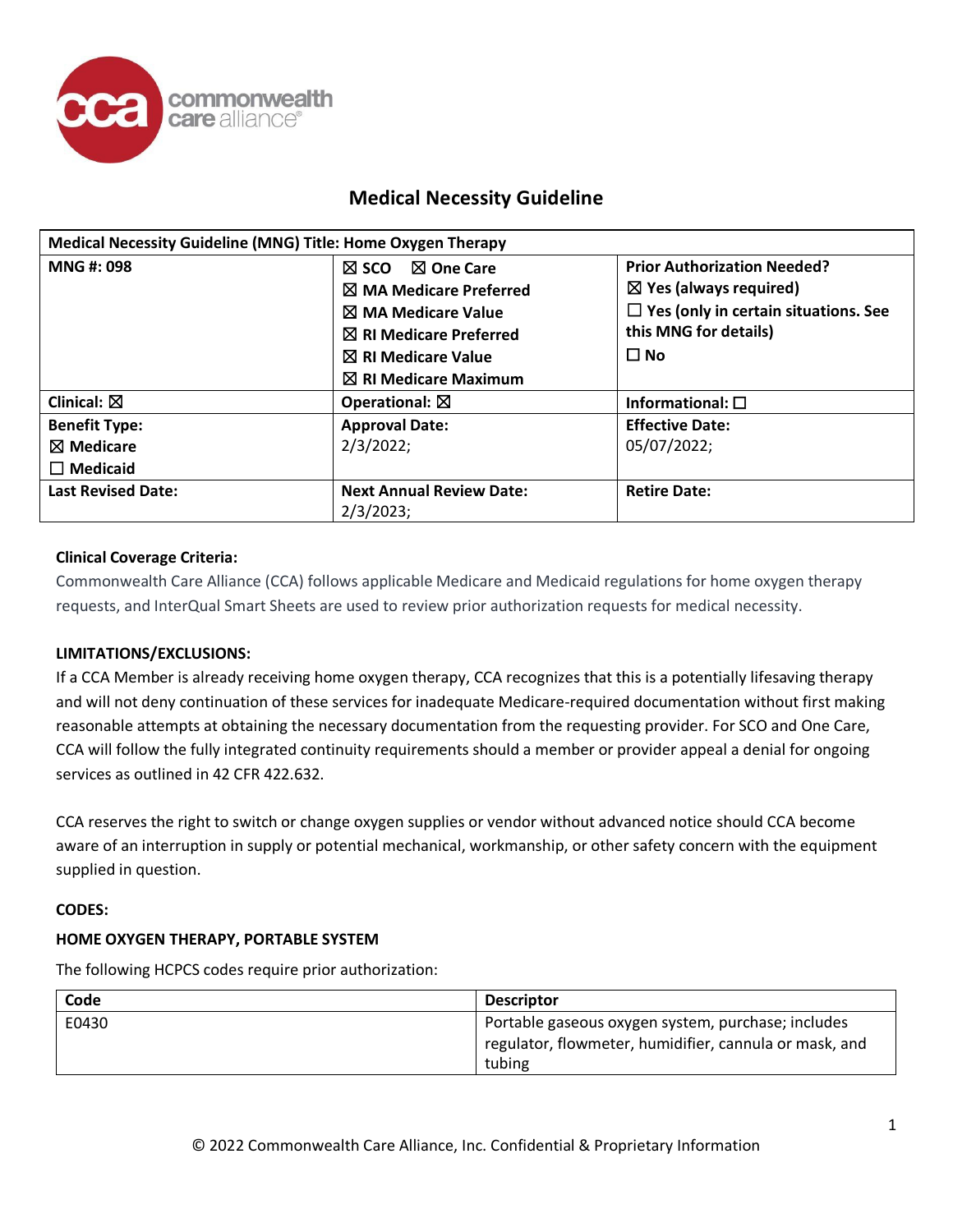

| E0431 | Portable gaseous oxygen system, rental; includes           |
|-------|------------------------------------------------------------|
|       | portable container, regulator, flowmeter, humidifier,      |
|       | cannula or mask, and tubing                                |
| E0433 | Portable liquid oxygen system, rental; home liquefier      |
|       | used to fill portable liquid oxygen containers, includes   |
|       | portable containers, regulator, flowmeter, humidifier,     |
|       | cannula or mask and tubing, with or without supply         |
|       | reservoir and contents gauge                               |
| E0434 | Portable liquid oxygen system, rental; includes portable   |
|       | container, supply reservoir, humidifier, flowmeter, refill |
|       | adaptor, contents gauge, cannula or mask, and tubing       |
| E0435 | Portable liquid oxygen system, purchase; includes          |
|       | portable container, supply reservoir, flowmeter,           |
|       | humidifier, contents gauge, cannula or mask, tubing and    |
|       | refill adaptor                                             |
| E0443 | Portable oxygen contents, gaseous, 1 month's supply = 1    |
|       | unit                                                       |
| E0444 | Portable oxygen contents, liquid, 1 month's supply = 1     |
|       | unit                                                       |
| E1392 | Portable Oxygen Concentrator                               |
| K0738 | Portable gaseous oxygen system, rental; home               |
|       | compressor used to fill portable oxygen cylinders;         |
|       | includes portable containers, regulator, flowmeter,        |
|       | humidifier, cannula or mask, and tubing                    |

## **HOME OXYGEN THERAPY, STATIONARY SYSTEM**

| Code  | <b>Descriptor</b>                                                                                                                                                        |
|-------|--------------------------------------------------------------------------------------------------------------------------------------------------------------------------|
| E0424 | Stationary compressed gaseous oxygen system, rental;<br>includes container, contents, regulator, flowmeter,                                                              |
| E0425 | humidifier, nebulizer, cannula or mask, and tubing                                                                                                                       |
|       | Stationary compressed gas system, purchase; includes<br>regulator, flowmeter, humidifier, nebulizer, cannula or<br>mask, and tubing                                      |
| E0439 | Stationary liquid oxygen system, rental; includes<br>container, contents, regulator, flowmeter, humidifier,<br>nebulizer, cannula or mask, & tubing                      |
| E0440 | Stationary liquid oxygen system, purchase; includes use<br>of reservoir, contents indicator, regulator, flowmeter,<br>humidifier, nebulizer, cannula or mask, and tubing |
| E0441 | Stationary oxygen contents, gaseous, 1 month's supply<br>$= 1$ unit                                                                                                      |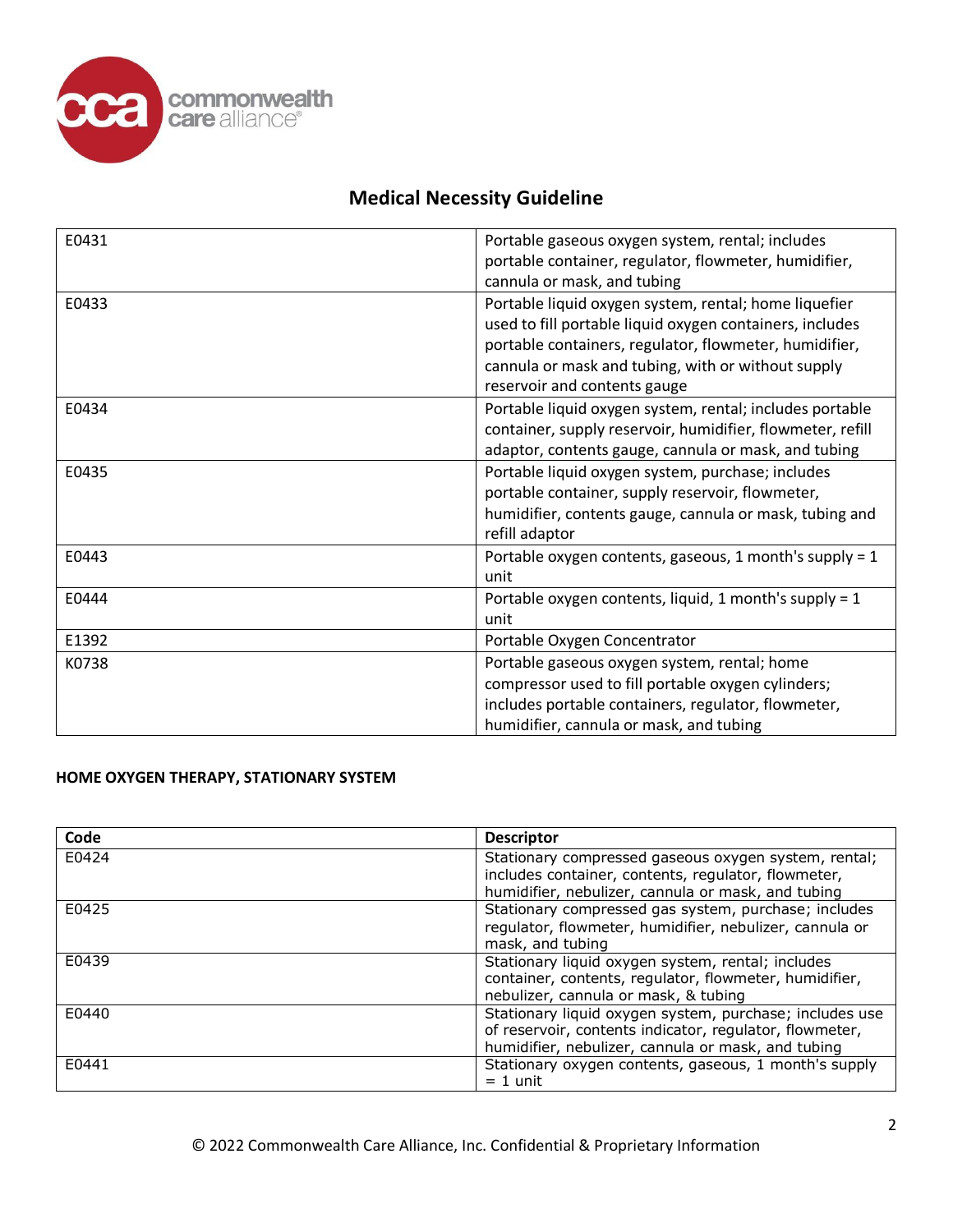

| F0442 | Stationary oxygen contents, liquid, 1 month's supply =<br>1 unit                                                                                  |
|-------|---------------------------------------------------------------------------------------------------------------------------------------------------|
| F1390 | Oxygen concentrator, single delivery port, capable of<br>delivering 85 percent or greater oxygen concentration at<br>the prescribed flow rate     |
| F1391 | Oxygen concentrator, dual delivery port, capable of<br>delivering 85 percent or greater oxygen concentration at<br>the prescribed flow rate, each |

#### **ATTACHMENTS:**

| EXHIBII A:                  |  |
|-----------------------------|--|
| <b>TIBIT B.</b><br>-------- |  |

### **REVISION LOG:**

| <b>REVISION</b><br><b>DATE</b> | <b>DESCRIPTION</b> |
|--------------------------------|--------------------|
|                                |                    |
|                                |                    |
|                                |                    |

#### **APPROVALS:**

Doug Hsu, MPH, MD Vice President, Medical Policy & Utilization Review

2/3/2022

**CCA Senior Clinical Lead [Print] Title [Print]** 

offer Her

**Signature Date**

**CCA Senior Operational Lead [Print] Title [Print]**

**Signature Date**

Lori Tishler, MD Senior Vice President, Medical Services

**CCA CMO or Designee [Print] Title [Print]**

All Tishler

2/3/2022

© 2022 Commonwealth Care Alliance, Inc. Confidential & Proprietary Information